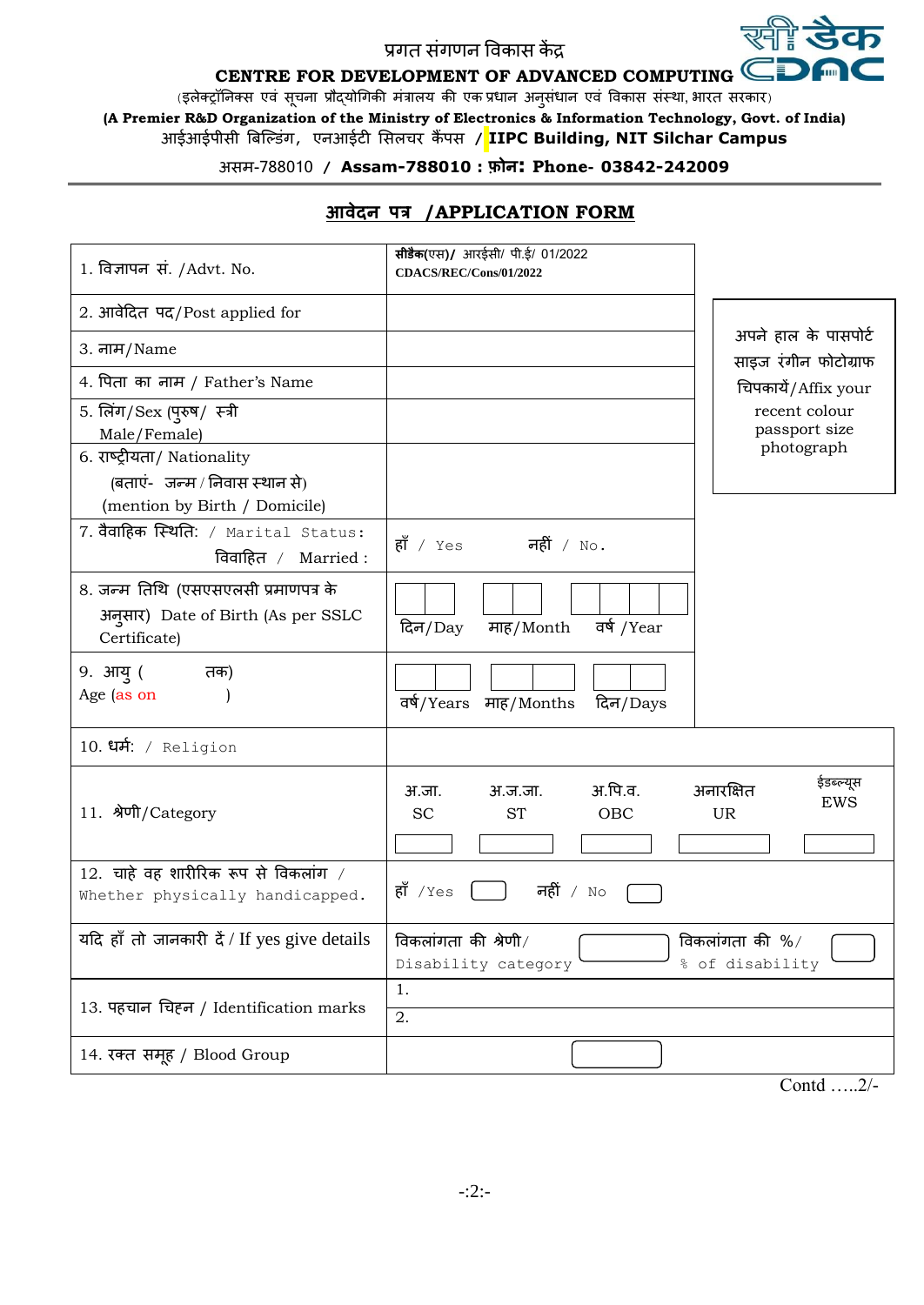| 15. फोन नंबर और ईमेल पते के साथ वर्तमान<br>डाक पता (संचार के लिए) /<br>Present Postal Address with Phone<br>Number & e- mail address<br>(for communication)                                                                          |  |                                                                                             |                                         |                                          |           |             |                                        |                                       |                             |  |
|--------------------------------------------------------------------------------------------------------------------------------------------------------------------------------------------------------------------------------------|--|---------------------------------------------------------------------------------------------|-----------------------------------------|------------------------------------------|-----------|-------------|----------------------------------------|---------------------------------------|-----------------------------|--|
|                                                                                                                                                                                                                                      |  | Pin:<br>State:                                                                              |                                         |                                          |           |             |                                        |                                       |                             |  |
|                                                                                                                                                                                                                                      |  | ई.मेल/<br>फोन $/$ :<br>Phone:<br>e-mail                                                     |                                         |                                          |           |             |                                        |                                       |                             |  |
|                                                                                                                                                                                                                                      |  |                                                                                             |                                         |                                          |           |             |                                        |                                       |                             |  |
|                                                                                                                                                                                                                                      |  |                                                                                             |                                         |                                          |           |             |                                        |                                       |                             |  |
|                                                                                                                                                                                                                                      |  | 16. स्थायी पता / Permanent Address                                                          |                                         | Pin:<br>State:                           |           |             |                                        |                                       |                             |  |
|                                                                                                                                                                                                                                      |  |                                                                                             | फोन $/$ :<br>Phone:                     |                                          |           |             | ई.मेल/<br>e-mail                       |                                       |                             |  |
|                                                                                                                                                                                                                                      |  | 17. जिसे आपात स्थिति के मामले में संपर्क                                                    |                                         |                                          |           |             |                                        |                                       |                             |  |
| करने के लिए।Whom to contact in case of<br>Emergency.                                                                                                                                                                                 |  |                                                                                             | फोन $/$ :<br>ई.मेल/<br>Phone:<br>e-mail |                                          |           |             |                                        |                                       |                             |  |
| 18. एसएसएलसी /दसवीं के बाद से शुरू मान्यता प्राप्त शैक्षिक/ व्यावसायिक योग्यता (दस्तावेजी प्रमाण संलग्न करें)<br>Recognized Educational/Professional Qualification commencing from SSLC / Xth onwards<br>(Enclose documentary proof) |  |                                                                                             |                                         |                                          |           |             |                                        |                                       |                             |  |
| परीक्षा /उपाधि<br>बोर्ड /विश्वविद्यालय                                                                                                                                                                                               |  |                                                                                             |                                         | उत्तीर्ण होने<br>विषय/Subject            |           | वर्ग/डिवीजन |                                        |                                       | अंकों का % या               |  |
| Board/Univ.<br>Examination/Degree                                                                                                                                                                                                    |  |                                                                                             |                                         | Class/Div.<br>का वर्ष Year<br>of passing |           |             | जीपीए/<br>$Marks$ (%) or<br><b>GPA</b> |                                       |                             |  |
|                                                                                                                                                                                                                                      |  |                                                                                             |                                         |                                          |           |             |                                        |                                       |                             |  |
|                                                                                                                                                                                                                                      |  |                                                                                             |                                         |                                          |           |             |                                        |                                       |                             |  |
|                                                                                                                                                                                                                                      |  |                                                                                             |                                         |                                          |           |             |                                        |                                       |                             |  |
|                                                                                                                                                                                                                                      |  |                                                                                             |                                         |                                          |           |             |                                        |                                       |                             |  |
|                                                                                                                                                                                                                                      |  |                                                                                             |                                         |                                          |           |             |                                        |                                       |                             |  |
|                                                                                                                                                                                                                                      |  | 19. कार्य अनुभव (यदि हो तो) का विवरण: Details of work experience relevant to post (if any): |                                         |                                          |           |             |                                        |                                       |                             |  |
| अवधि/Period                                                                                                                                                                                                                          |  | संगठन का नाम व स्थान<br>Name of Organization                                                | पदनाम व धारित पद<br>Designation/Post    |                                          | आहरित कुल |             |                                        | कार्य विवरण<br><b>Job Description</b> |                             |  |
| & Place<br>से/From<br>तक $/T$ o                                                                                                                                                                                                      |  |                                                                                             |                                         | held                                     |           |             | वेतन/ Gross<br>Pay drawn<br>(in Rs.)   |                                       | relevant to post<br>applied |  |
|                                                                                                                                                                                                                                      |  |                                                                                             |                                         |                                          |           |             |                                        |                                       |                             |  |
|                                                                                                                                                                                                                                      |  |                                                                                             |                                         |                                          |           |             |                                        |                                       |                             |  |
|                                                                                                                                                                                                                                      |  |                                                                                             |                                         |                                          |           |             |                                        |                                       |                             |  |
|                                                                                                                                                                                                                                      |  |                                                                                             |                                         |                                          |           |             |                                        |                                       |                             |  |
|                                                                                                                                                                                                                                      |  |                                                                                             |                                         |                                          |           |             |                                        |                                       |                             |  |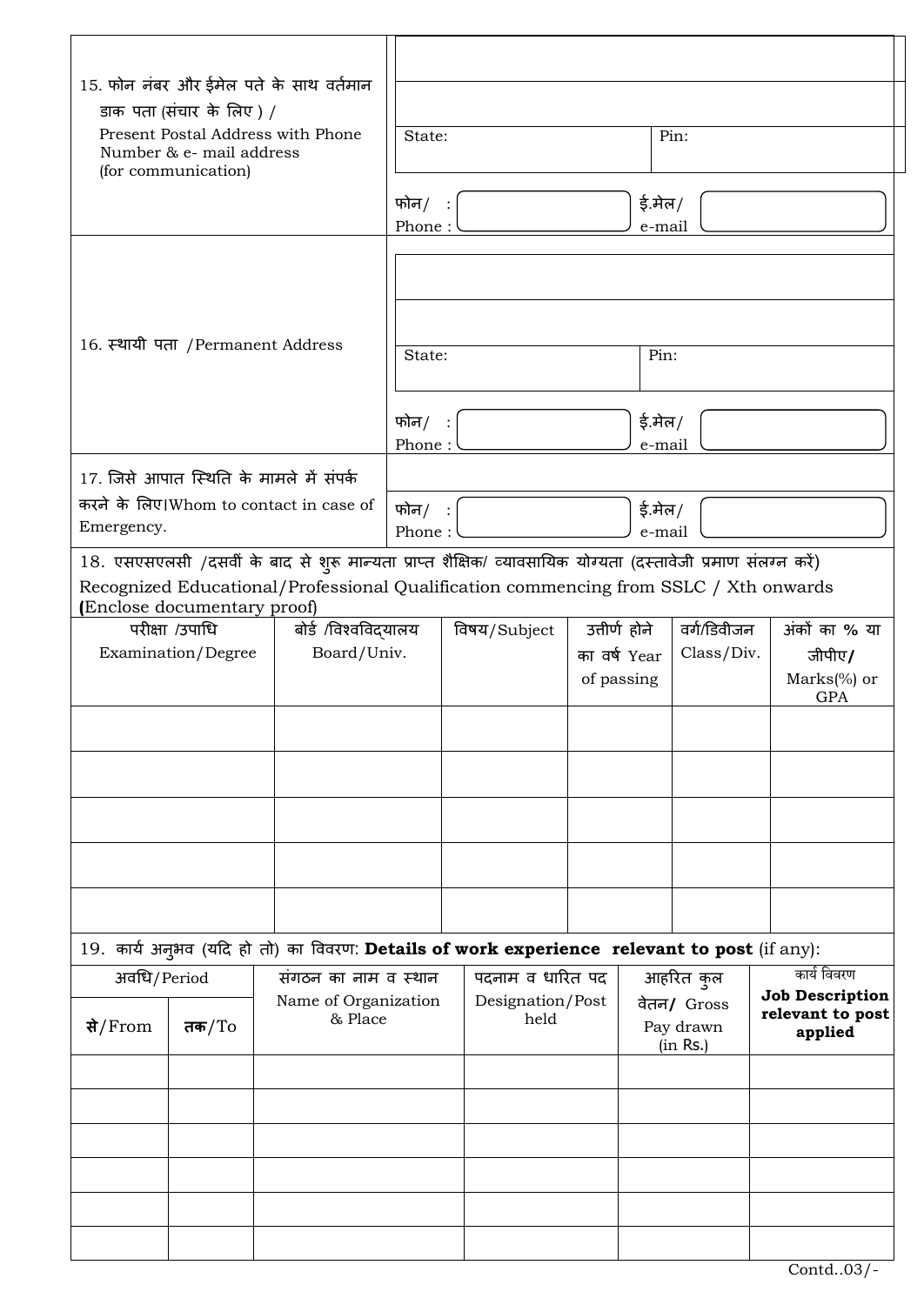# 20. **Skill Details/** कौशल वििरण

| Domain                              | <b>Skill Set</b>                                             | Parameter (Choose any one as per your                                        | Remarks |
|-------------------------------------|--------------------------------------------------------------|------------------------------------------------------------------------------|---------|
|                                     |                                                              | knowledge and skill) (No Knowledge/<br>Beginner/Intermediate/Advance/Expert) |         |
|                                     | Core Java/J2EE                                               |                                                                              |         |
| <b>Software</b>                     | Java 8 and above                                             |                                                                              |         |
| Development/Web                     | JSP/Servlets                                                 |                                                                              |         |
| <b>Application</b>                  | PostgreSQL,                                                  |                                                                              |         |
|                                     | Spring Boot and micorservices                                |                                                                              |         |
|                                     | Struts <sub>2</sub>                                          |                                                                              |         |
|                                     | Hibernate 5                                                  |                                                                              |         |
|                                     | <b>JOuery</b>                                                |                                                                              |         |
|                                     | Apache Tomcat 8.5                                            |                                                                              |         |
|                                     | $\overline{\text{CSS3}}$                                     |                                                                              |         |
|                                     | Bootstrap4 and above                                         |                                                                              |         |
|                                     | ES <sub>6</sub>                                              |                                                                              |         |
|                                     | PostGIS                                                      |                                                                              |         |
|                                     | Knowledge of Software Development                            | Yes/No                                                                       |         |
|                                     | preferably for PWD Deptt project                             |                                                                              |         |
|                                     | WebApp/UI/UX                                                 |                                                                              |         |
| <b>UI/UX</b> Engineer               | Java, Bootstrap, HTML5 and CSS                               |                                                                              |         |
|                                     | Jquery, JBOSS, Spring Framework and                          |                                                                              |         |
|                                     | Spring<br>Batch                                              |                                                                              |         |
|                                     |                                                              |                                                                              |         |
|                                     | React/Angular<br>DevOps tools                                |                                                                              |         |
|                                     | Wireframing and Rapid Prototyping tools                      |                                                                              |         |
|                                     | Java Template Engines (Thymeleaf or any                      |                                                                              |         |
|                                     | other relevant tools)                                        |                                                                              |         |
|                                     | MySQL/PostgreSQL/Oracle Database                             |                                                                              |         |
| <b>Information Security Audit</b>   | TCP/IP protocol                                              |                                                                              |         |
|                                     | IPSec, VPN, SSL, TLS, SNMPv3,                                |                                                                              |         |
|                                     | ISO 27001, PCI DSS, cyber security laws.                     |                                                                              |         |
|                                     |                                                              |                                                                              |         |
|                                     | firewall, IDS, IPS, UTM, WAFs and                            |                                                                              |         |
|                                     | security analysis tools                                      |                                                                              |         |
|                                     | Network Management and Monitoring                            |                                                                              |         |
|                                     | tools<br>VAPT tools such as NMAP, Nessus,                    |                                                                              |         |
|                                     | OWASP Zap, Burp suite, Netsparker, and                       |                                                                              |         |
|                                     | exploit frameworks like Metasploit                           |                                                                              |         |
| <b>Mobile</b><br><b>Application</b> | Android SDK 10, iOS                                          |                                                                              |         |
| <b>Developer</b>                    | Kotlin/Java/Swift/Objective-                                 |                                                                              |         |
|                                     | C/JavaScript/C#.                                             |                                                                              |         |
|                                     | RESTful APIs and mobile libraries                            |                                                                              |         |
| <b>IoT</b> and Embedded System      | AI/ML                                                        |                                                                              |         |
|                                     | <b>Image Processing</b>                                      |                                                                              |         |
|                                     | <b>IoT</b> System Design                                     |                                                                              |         |
|                                     | <b>Embedded System Design</b>                                |                                                                              |         |
|                                     | FPGA and Microcontroller Programing                          |                                                                              |         |
| <b>Cyber Security</b>               | Public Key Cryptography                                      |                                                                              |         |
|                                     | <b>Network Security Protocols</b>                            |                                                                              |         |
|                                     | Python, Linux,<br>Shell Programming,                         |                                                                              |         |
|                                     | C and Java                                                   |                                                                              |         |
|                                     | Nessus, Burpsuite, Metasploit framework,                     |                                                                              |         |
|                                     | Sonarqube tools                                              |                                                                              |         |
|                                     | Openstack and other cloud infrastructure<br>management tools |                                                                              |         |
|                                     |                                                              |                                                                              |         |
| Computer Network and                | DHCP, DNS, VPN, VLAN, Firewall,                              |                                                                              |         |
| <b>System Admin</b>                 | NAT, IPv4 and IPv6                                           |                                                                              |         |
|                                     | WAN, LAN and WLAN                                            |                                                                              |         |
|                                     | Virtualization, VMWare                                       |                                                                              |         |
|                                     | Computer<br>networking,<br>routing<br>and                    |                                                                              |         |
|                                     | switching                                                    |                                                                              |         |
|                                     | firewalls, Internet VPN's                                    |                                                                              |         |
|                                     | Juniper, Cisco, CWNA or BCNE Training                        |                                                                              |         |